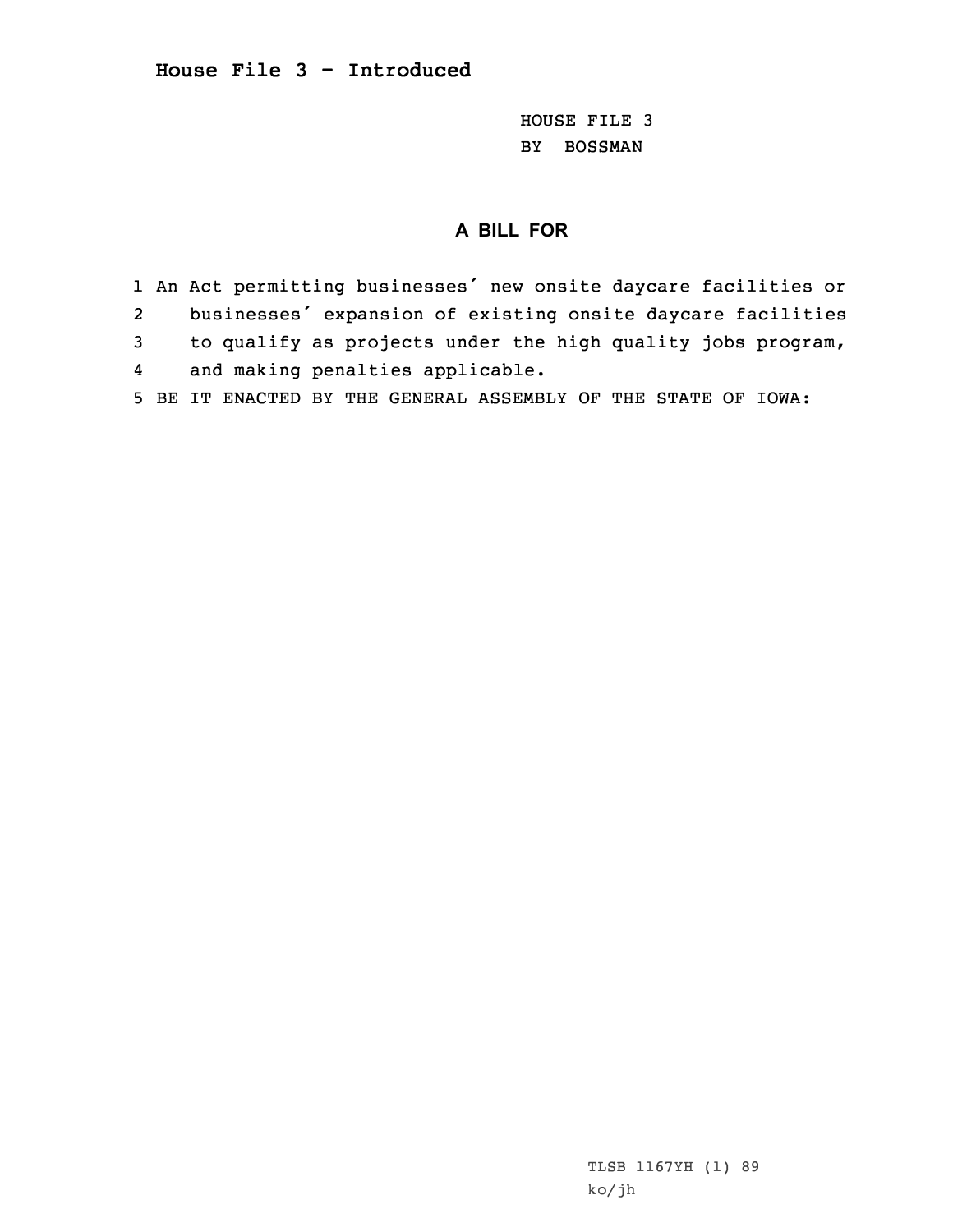1 Section 1. NEW SECTION. **15.329A Eligible business —— onsite** 2 **daycare facilities.**

3 1. As used in this section, unless the context otherwise 4 requires:

<sup>5</sup> *a. "Child"* or *"children"* means <sup>a</sup> person or persons twelve 6 years of age or younger.

<sup>7</sup> *b. "Child care"* means the care, supervision, and guidance of <sup>8</sup> <sup>a</sup> child or children by <sup>a</sup> person other than the child's parent, 9 guardian, or custodian.

<sup>10</sup> *c. "Project completion"* means the first date upon which the 11 business's onsite daycare facility begins offering child care 12 for the business's employees' children.

 2. Notwithstanding section 15.327, subsection 20, the authority may provide tax incentives or project completion assistance under this part to <sup>a</sup> business for <sup>a</sup> project that involves <sup>a</sup> new onsite child care facility, or the expansion of an existing onsite child care facility, that offers low-cost child care for the business's employees.

 3. Notwithstanding section 15.329, subsection 1, paragraphs *"c"* and *"g"*, the authority may provide tax incentives or project completion assistance under this part to <sup>a</sup> business for <sup>a</sup> project pursuant to this section if the project creates or retains jobs that will pay <sup>a</sup> percent of the qualifying wage threshold as determined pursuant to rules adopted by the authority.

 4. Notwithstanding section 15.329, subsection 1, paragraph *"e"*, the authority may, pursuant to rules adopted by the authority, determine alternative metrics, other than the fiscal impact ratio, to qualify <sup>a</sup> business to be eligible for tax incentives or project completion assistance for <sup>a</sup> project under this section.

 5. Notwithstanding section 15.329, subsection 3, the authority shall consider <sup>a</sup> variety of factors, including but not limited to the following, in determining the eligibility of <sup>a</sup> business to participate in the program pursuant to this

-1-

LSB 1167YH (1) 89  $ko/jh$  1/7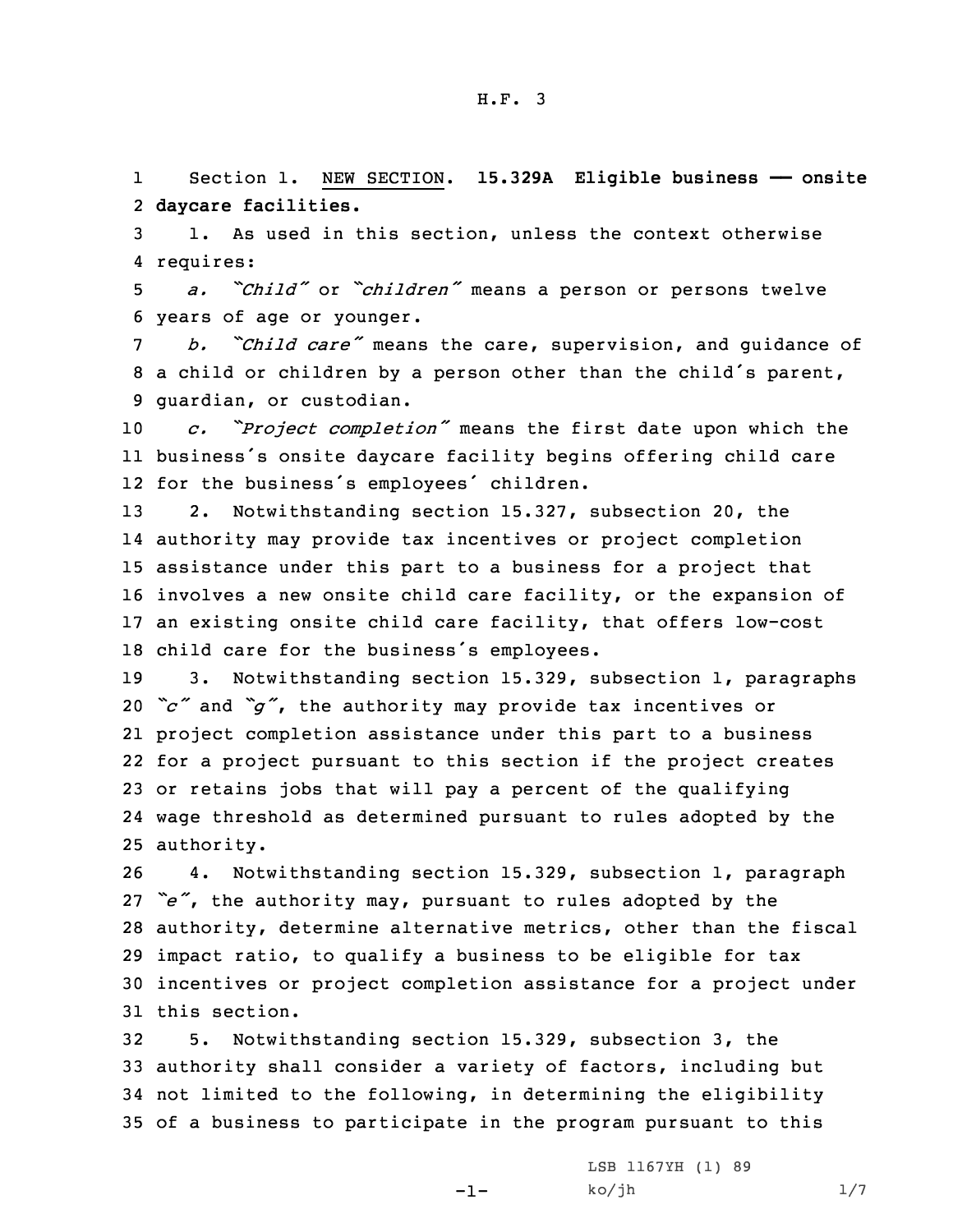1 section:

2 *a.* The quality of the jobs to be created or retained. In rating the quality of the jobs, the authority shall place greater emphasis on those jobs that are full-time or career-type positions, that provide comprehensive health benefits, and that pay <sup>a</sup> wage equal to or higher than similar jobs within <sup>a</sup> twenty-five-mile radius of the proposed project. *b.* The impact of the proposed project on other businesses in competition with the business's proposed project. The authority shall make <sup>a</sup> good-faith effort to identify existing child care providers in competition with the business's proposed project. The authority shall make <sup>a</sup> good-faith effort to determine the probability that the proposed tax incentives or project completion assistance will displace workers at existing child care providers. In determining the impact on child care providers in competition with the business's proposed project, jobs created or retained as <sup>a</sup> result of similar jobs being displaced elsewhere in <sup>a</sup> twenty-five-mile radius shall not be considered direct jobs created or retained. *c.* The economic impact to the state of the proposed project. In measuring the economic impact, the authority shall place greater emphasis on projects that meet one or more of the following conditions:

24 (1) Are located in an economically distressed area. For <sup>25</sup> purposes of this section, *"economically distressed area"* means 26 <sup>a</sup> county that ranks among the bottom thirty-three of all Iowa 27 counties, as measured by one of the following:

28 (a) Average monthly unemployment level for the most recent 29 twelve-month period.

30 (b) Average annualized unemployment level for the most 31 recent five-year period.

32 (2) Will have the capacity to care for twenty or more 33 children.

34 (3) Are located in an area that has an inadequate number 35 of existing child care providers based on the population of

 $-2-$ 

LSB 1167YH (1) 89  $ko/jh$  2/7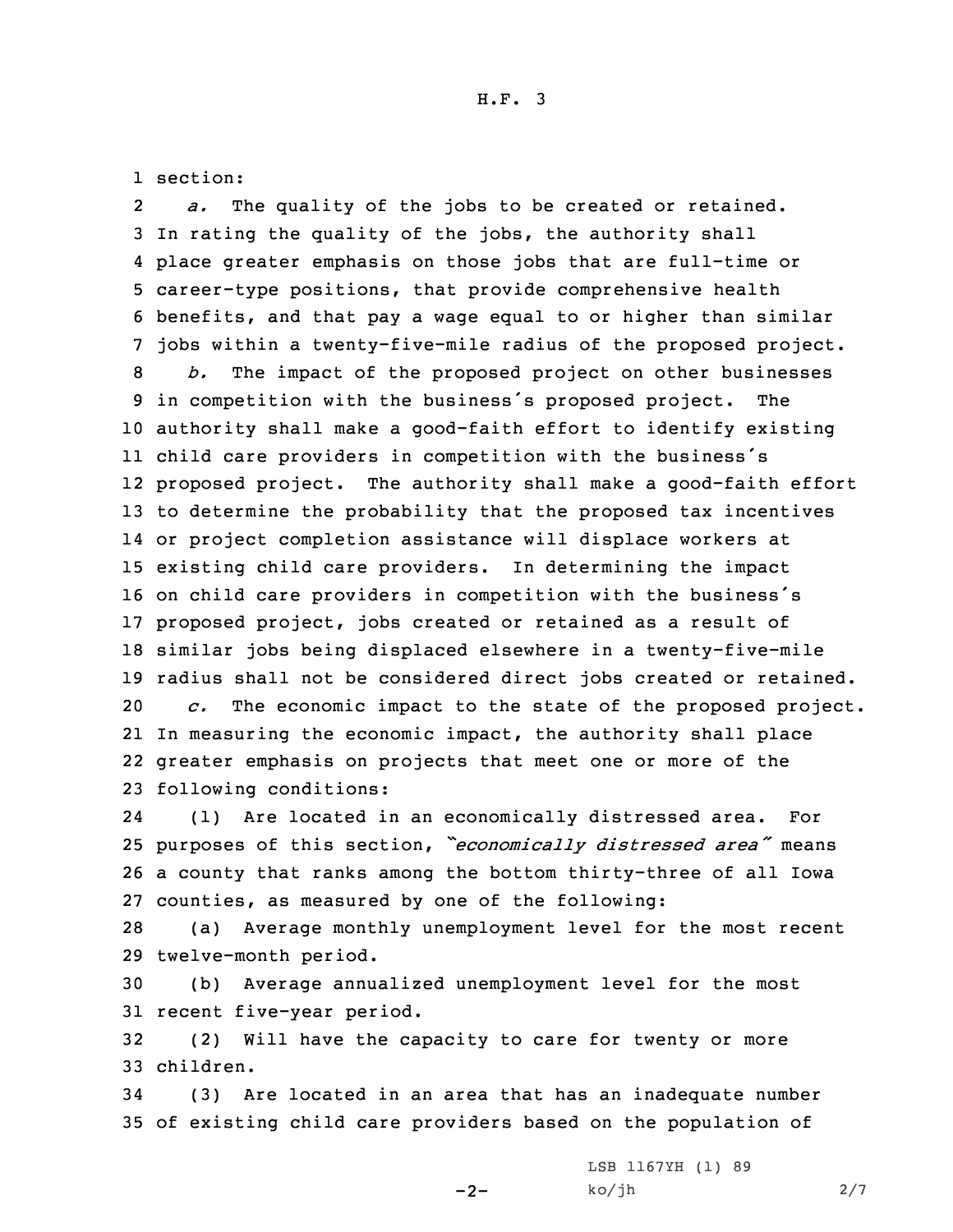1 children in the area.

2 (4) Will provide child care to <sup>a</sup> business's employees at <sup>a</sup> 3 low-cost rate as determined pursuant to rules adopted by the 4 authority.

 6. If <sup>a</sup> business that is approved to receive tax incentives or project completion assistance under this section closes or reduces the capacity of the child care facility for which the tax incentives or project completion assistance was received, the authority shall have the discretion to reduce or eliminate some or all of the tax incentives or project completion assistance, and the business may be subject to repayment of all or <sup>a</sup> portion of the tax incentives or project completion assistance that the business has received.

14 7. *a.* <sup>A</sup> business that is awarded tax incentives pursuant to this section shall be entitled to <sup>a</sup> refund of the sales and use taxes paid under chapter 423 for gas, electricity, water, or sewer utility services, goods, wares, or merchandise, or on services rendered, furnished, or performed to or for <sup>a</sup> contractor or subcontractor and used in the fulfillment of <sup>a</sup> written contract relating to the construction or equipping of <sup>a</sup> child care facility that is part of the project of the 22 eligible business. Taxes attributable to intangible property, furniture, and furnishings shall not be refunded.

24 *b.* To receive <sup>a</sup> refund, <sup>a</sup> claim shall be filed by the 25 eligible business with the department as follows:

 (1) The contractor or subcontractor shall state under oath, on forms provided by the department, the amount of the sales of goods, wares, or merchandise, or the services rendered, furnished, or performed, including gas, electric, water, and sewer utility services upon which sales or use tax has been paid prior to project completion, and shall file the forms with the eligible business before final settlement is made between the business and the contractor or subcontractor.

34 (2) The eligible business shall, not more than one year 35 after project completion, make application to the department

 $-3-$ 

LSB 1167YH (1) 89  $ko/jh$  3/7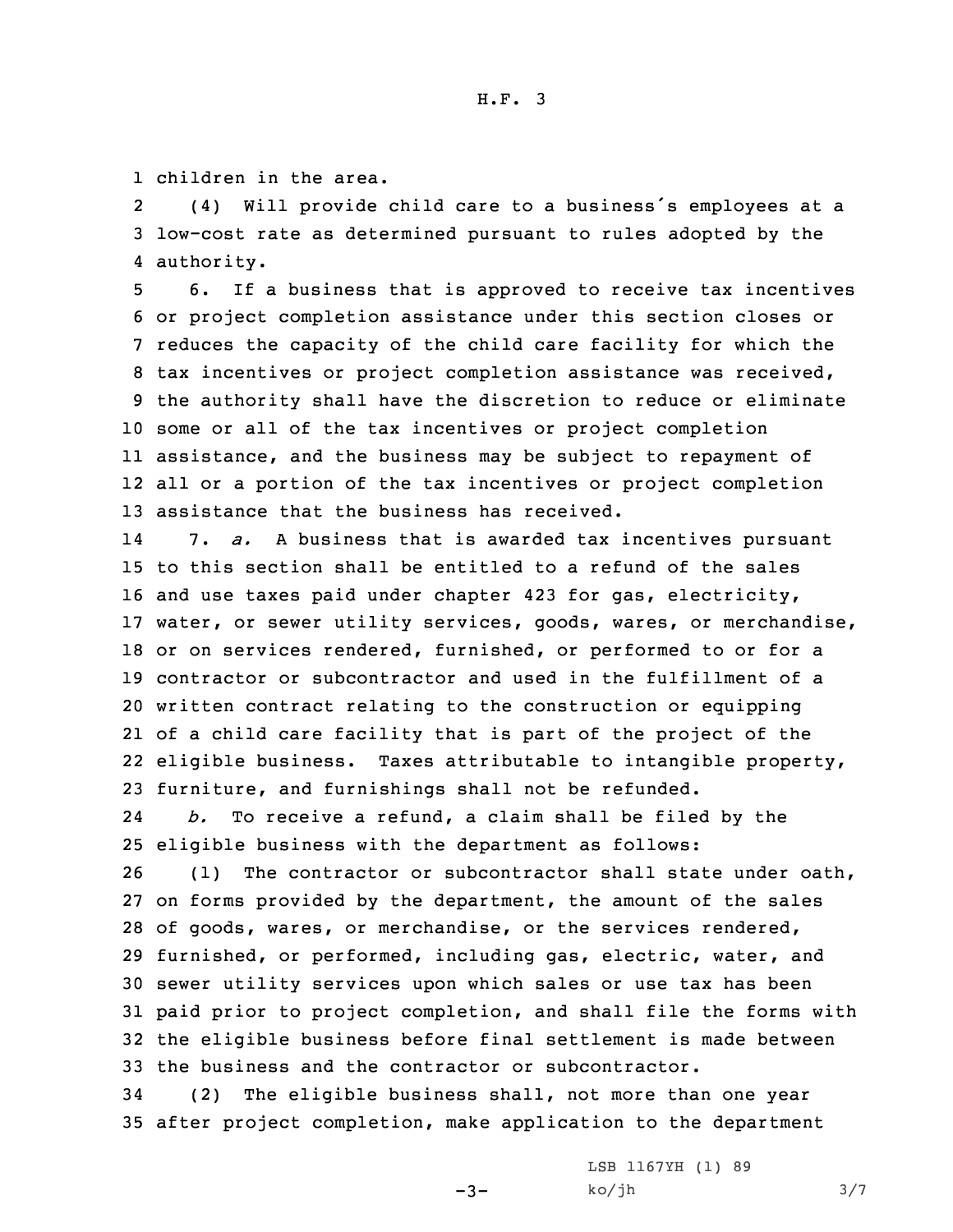H.F. 3

 for any refund of the amount of the sales and use taxes paid pursuant to chapter 423 upon any sales of goods, wares, or merchandise, or the services rendered, furnished, or performed, including gas, electric, water, and sewer utility services prior to project completion. The application shall be made in the manner and upon forms to be provided by the department. The department shall audit the claim and, if approved, issue <sup>a</sup> warrant to the eligible business in the amount of the sales or use tax approved by the department. <sup>A</sup> claim filed by an eligible business in accordance with this subsection shall not be denied by reason of <sup>a</sup> limitation provision set forth in chapter 421 or 423.

13 (3) The eligible business shall inform the department of 14 revenue of the project completion in writing within two weeks 15 of the project completion.

 (4) <sup>A</sup> contractor or subcontractor who willfully makes <sup>a</sup> false report of the sales or tax paid under the provisions of this subsection commits <sup>a</sup> simple misdemeanor and is liable for the payment of the sales and use tax and any applicable penalty and interest.

21 8. The authority shall adopt rules pursuant to chapter 17A 22 as necessary to administer this section.

23 9. The department of revenue may adopt rules pursuant to 24 chapter 17A as necessary to administer this section. 25 EXPLANATION

26 **The inclusion of this explanation does not constitute agreement with** <sup>27</sup> **the explanation's substance by the members of the general assembly.**

 This bill permits businesses' new onsite daycare facilities or businesses' expansion of existing onsite daycare facilities to qualify as projects under the high quality jobs program, and makes penalties applicable.

 The bill permits the economic development authority (authority) to provide tax incentives (incentives) or project completion assistance (assistance) under the high quality jobs program (program) to <sup>a</sup> business for <sup>a</sup> project that involves <sup>a</sup>

 $-4-$ 

LSB 1167YH (1) 89  $ko/jh$  4/7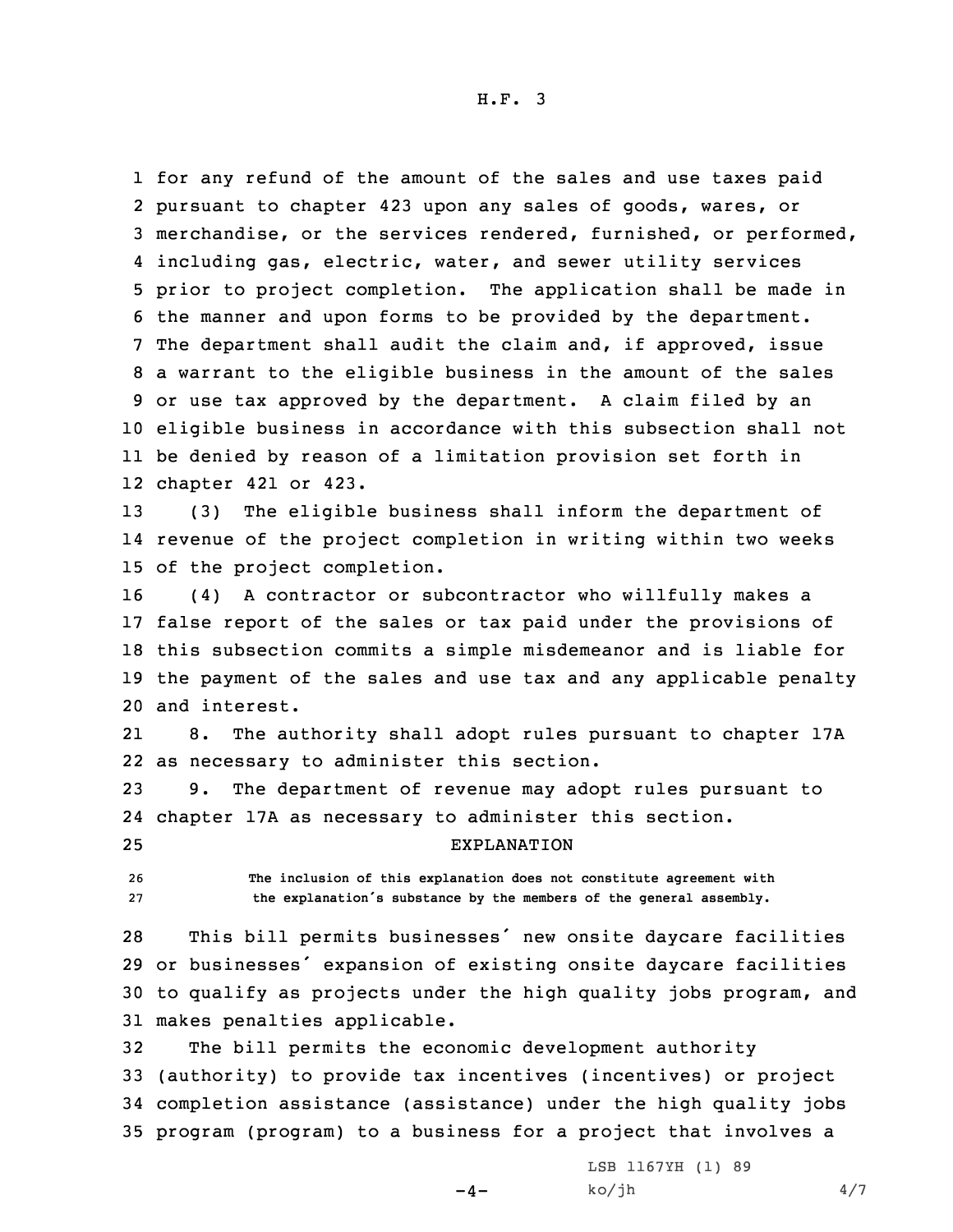H.F. 3

 new onsite child care facility or the expansion of an existing onsite facility that offers low-cost child care for the business's employees. The authority may provide incentives or assistance under the program to <sup>a</sup> business for <sup>a</sup> project that creates or retains jobs that will pay <sup>a</sup> percent of the qualifying wage threshold as determined pursuant to rules adopted by the authority. The bill permits the authority, pursuant to rules adopted by the authority, to determine metrics to qualify <sup>a</sup> business to be eligible for the program. In determining the eligibility of <sup>a</sup> business's project under the program, the bill requires the authority to consider the

 quality of the jobs to be created or retained, with an emphasis 13 placed on jobs that are full-time or career-type positions, that provide comprehensive health benefits, and that pay wages equal to or higher than similar jobs within <sup>a</sup> 25-mile radius of the business's proposed project. The authority is also required to consider the impact of the proposed project on other child care providers in competition with the proposed 19 project.

 The authority must make <sup>a</sup> good-faith effort to identify existing child care providers in competition with the business's proposed project and the probability that the proposed project will displace employees of the existing child care providers. Jobs created or retained by the proposed project as <sup>a</sup> result of similar jobs being displaced in <sup>a</sup> 25-mile radius from the business cannot be considered by the authority as jobs created or retained.

 The bill also requires the authority to consider the economic impact of the proposed project on the state. In measuring economic impact, the authority must place greater emphasis on projects that are located in economically distressed areas, that will have the capacity to care for 20 or more children, that are located in areas that have an inadequate number of existing child care providers, and that will provide child care to the business's employees at <sup>a</sup>

 $-5-$ 

LSB 1167YH (1) 89  $ko/jh$  5/7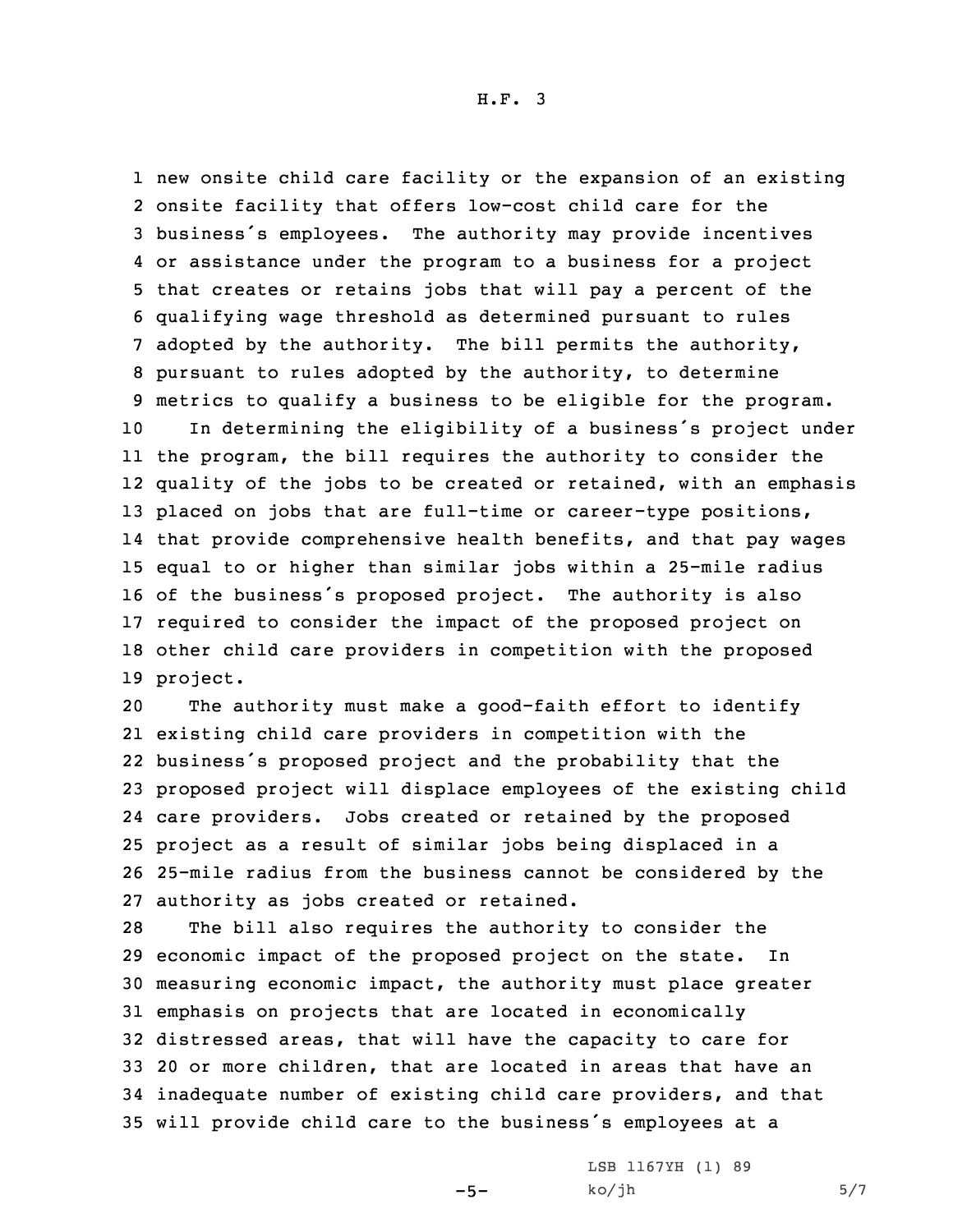H.F. 3

 low-cost rate as determined pursuant to rules adopted by the authority. The bill defines "economically distressed area" as <sup>a</sup> county that ranks among the bottom 33 of all Iowa counties, as measured by either the average monthly unemployment level for the most recent 12-month period, or the average annualized unemployment level for the most recent five-year period.

 If <sup>a</sup> business that is approved by the authority to receive incentives or assistance for its project either closes or reduces the capacity of the child care facility for which the incentives or assistance was received, the authority has the discretion to reduce or eliminate some or all of the incentives or assistance, and the business may be subject to repayment of all or <sup>a</sup> portion of the incentives or assistance that it has received.

 A business that is awarded tax incentives for <sup>a</sup> child care facility is entitled to <sup>a</sup> refund of the sales and use taxes paid under Code chapter 423 for gas, electricity, water, or sewer utility services, goods, wares, or merchandise, or on services rendered, furnished, or performed to or for <sup>a</sup> contractor or subcontractor and used in the fulfillment of <sup>a</sup> written contract relating to the construction or equipping of <sup>a</sup> child care facility that is part of the project of the eligible business. Taxes attributable to intangible property, furniture, and furnishings cannot be refunded. The process by which <sup>a</sup> business may receive <sup>a</sup> refund of the sales and use taxes paid is outlined in the bill. <sup>A</sup> business that is awarded tax incentives for <sup>a</sup> child care facility may also be eligible for <sup>a</sup> value-added property tax exemption pursuant to Code section 15.332.

 <sup>A</sup> contractor or subcontractor who willfully makes <sup>a</sup> false report of sales and use taxes paid under the provisions of the bill commits <sup>a</sup> simple misdemeanor and is liable for the payment of the taxes and any applicable penalties and interest. <sup>A</sup> simple misdemeanor is punishable by confinement for no more than 30 days or <sup>a</sup> fine of at least \$105 but not more than \$855

 $-6-$ 

LSB 1167YH (1) 89  $ko/jh$  6/7